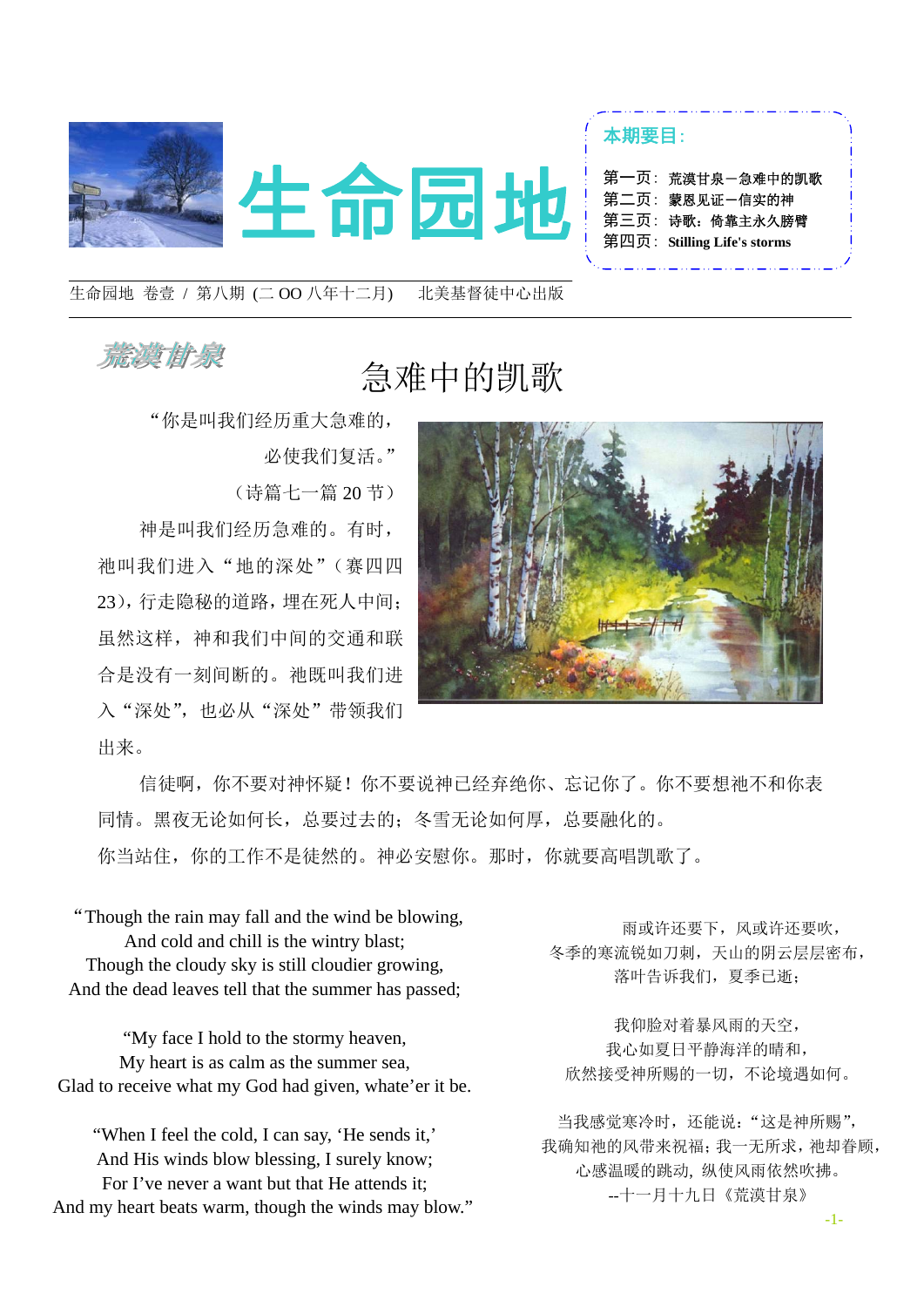## 信实的神

美国受到次级按揭风暴影响,经济一蹶不振,全 球经济也受到拖累,特别是出口贸易大受打击。我任职 一间玩具贸易公司,主要出口玩具到美国;美国经济不 景,生意自然大受影响。今年以来,老板拖欠薪金达三 个月,令身为一家四口经济支柱的我倍受困扰。

#### 火炼的试验

我无可奈何之下,只好问老板给予数千元,以解 燃眉之急。谁知对方反要给我签下预支薪金欠单,如此 颠倒是非,令人十分难受!我属于公司的开荒职员,多 年来忠心耿耿,没想到竟换来新一辈老板这样对待。然 而,我对公司仍然不离不弃,继续默默耕耘。

最近公司面对一宗生意纠纷,涉及美国有关儿童 玩具的安全条例。买方是日籍工程师,多次声称我方提 供的玩具,未能符合美国的安全标准,并拟采取法律行 动,追究到底。倘若对方胜诉,公司不单损失生意,甚 至要付上巨额赔款,结过必然倒闭。

老板吩咐我将玩具送检并跟进化验报告,但由于 公司长期拖欠化验费,惯常光顾的化验所不肯为我们化 验。无可奈何之下,我只好被逼另找一间化验所进行测 试。事后老板反问我为何舍旧取新,甚至说若化验报告 有何差池,我要负上全部责任。

#### 全然交托主

欠薪日子已是十分难过,现在老板又将公司的存 亡压在我身上,其苦况实在难以形容!为此我多日失眠, 只感到没有出路。老板知道我是基督徒,就发出戏言: "你是信神的,不如找你的神帮忙吧!"到此绝境,可 谓无路可走,无计可施;老板一言,反而提醒我祷告全 能的神。为此我迫切祷告,全然交托,不再担心结果如 何,只管听凭主安排。感谢主,祷告之后,压力尽消, 再无挂虑。

之后发生奇妙的事情:七月下旬,买方来函表示 不再追究,原因不明。我实在做梦也想不到会有这样的 结局,只知主听祷告,荣耀归神!神是信实的,必不叫 我们受试探过于所能受的;在受试探的时候,总要给我 们开一条出路,叫我们能忍受得住(林前十 13)。遇到 艰难时,我们只管藉着祷告,依靠这位信实的神,祂必 为我们开路。(基)

―转载自"香港教会家讯"

# 诗歌简介 倚靠主永久膀臂

Leaning on the Everlasting Arms Elisha A. Hoffman, 1839-1929

永生的神是你的居所, 祂永久的臂膀 在你以下。(申 33:27)

神的臂膀是"永久的"。人的双臂, 即 使是因着爱而拥抱,终究也要疲乏困倦。人 生是短暂的,人的双臂也是有限的—无论用 它来表达爱、象征力量或是施行保护,都要 因着人亡而消失。但是神的膀臂是永恒、不 松开的,随着我们一生都在我们以下。

"在你以下",意即我们决不会沉下 去。有时我们说患难的海洋很深,好像洪水 一样要淹没我们。然而神永久臂膀在深渊以 下,我们不会从神的臂膀及其掌握中沉下 去。我们不是像一片树叶漂泊在波涛汹涌的 人生大海中,任凭风浪摆布,我们乃是在神 的保守中。只要我们倚靠祂,就永远不会沉 没在大水中。宇宙间没有任何一种力量能从 祂手中把我们夺去。无论是死,是生,是现 在的事,是将来的事,都不能使我们与神的 爱隔绝。

本诗是先有曲再有词。作曲者 Anthony J. Showalter (1858-1924)是一个成功的作家、 事业家,也是虔诚的信徒。某日同时收到两 位朋友的来信,同时间向他倾诉妻子死亡之 悲痛。Showalter 弟兄分别写信慰问他们,并 附上申 命记 33:27 之经文。当他寄出信后, 突然有一意念,深感这节经文可成为一首安 慰的诗歌,为何不做呢?于是立刻随着灵感 做了曲子并副歌歌词。他觉着需要有人来完 成歌词,于是请求好友 Elisha A. Hoffman 牧 师作词。这首"倚靠主永久膀臂"于是诞生, 1887 年首次出版公开问世。这首诗已译成多 国文字,曾使许多在试炼伤痛的人得着安 慰。Hoffman 牧师一生共写了 2000 首福音圣 诗。

本文取才于"岁首到年终"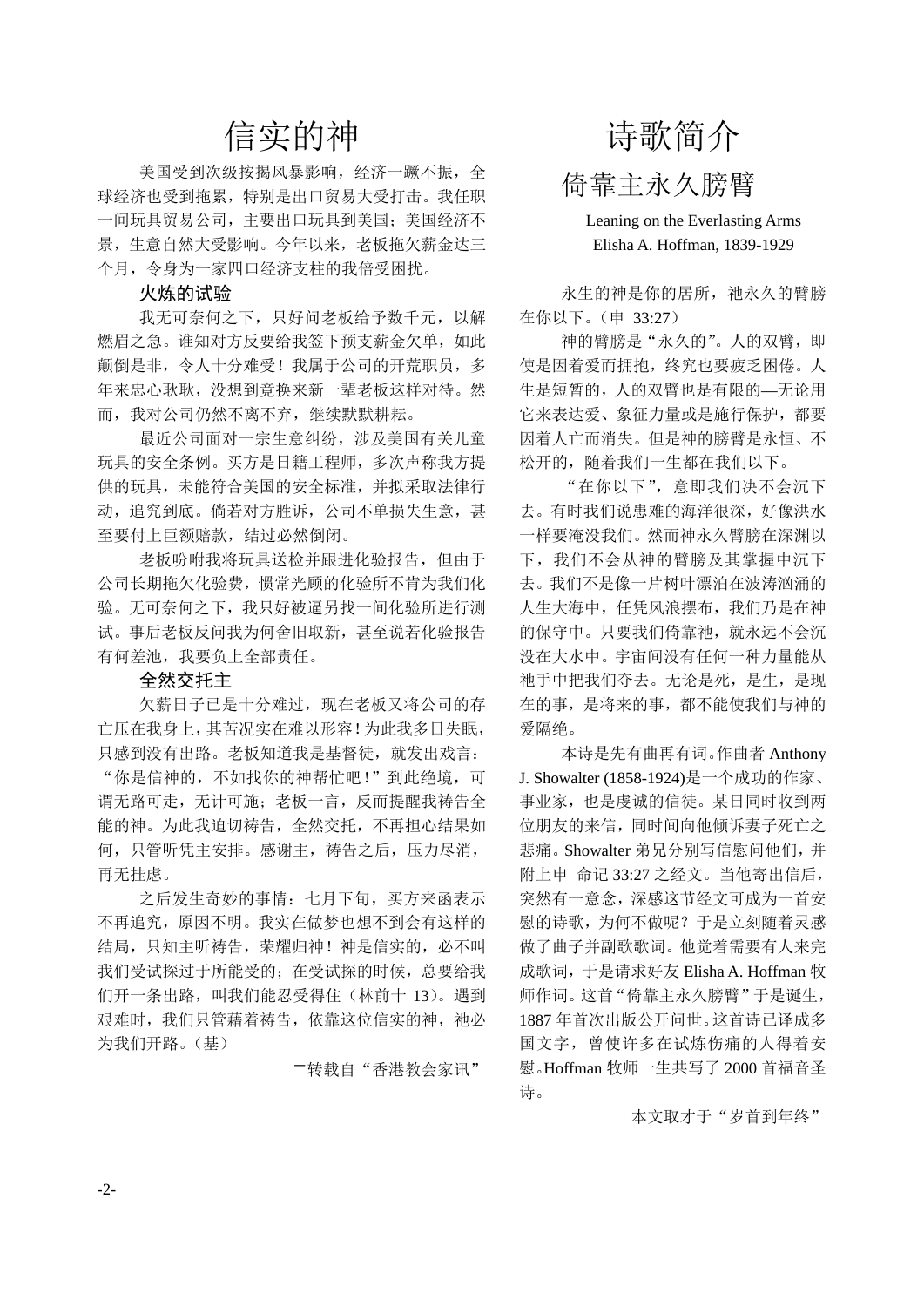

今行这旅程,心中满平安, 倚靠在那永久膀臂中; 越行越光明,恩光照灿烂, 倚靠在那永久膀臂中。 有何我所惧?有何我所怕? 倚靠在那永久膀臂中;

与主永同居,平安无复加, 倚靠在那永久膀臂中。

Oh, how sweet to walk in this pilgrim way, Leaning on the everlasting arms; Oh, how bright the path grows from day to day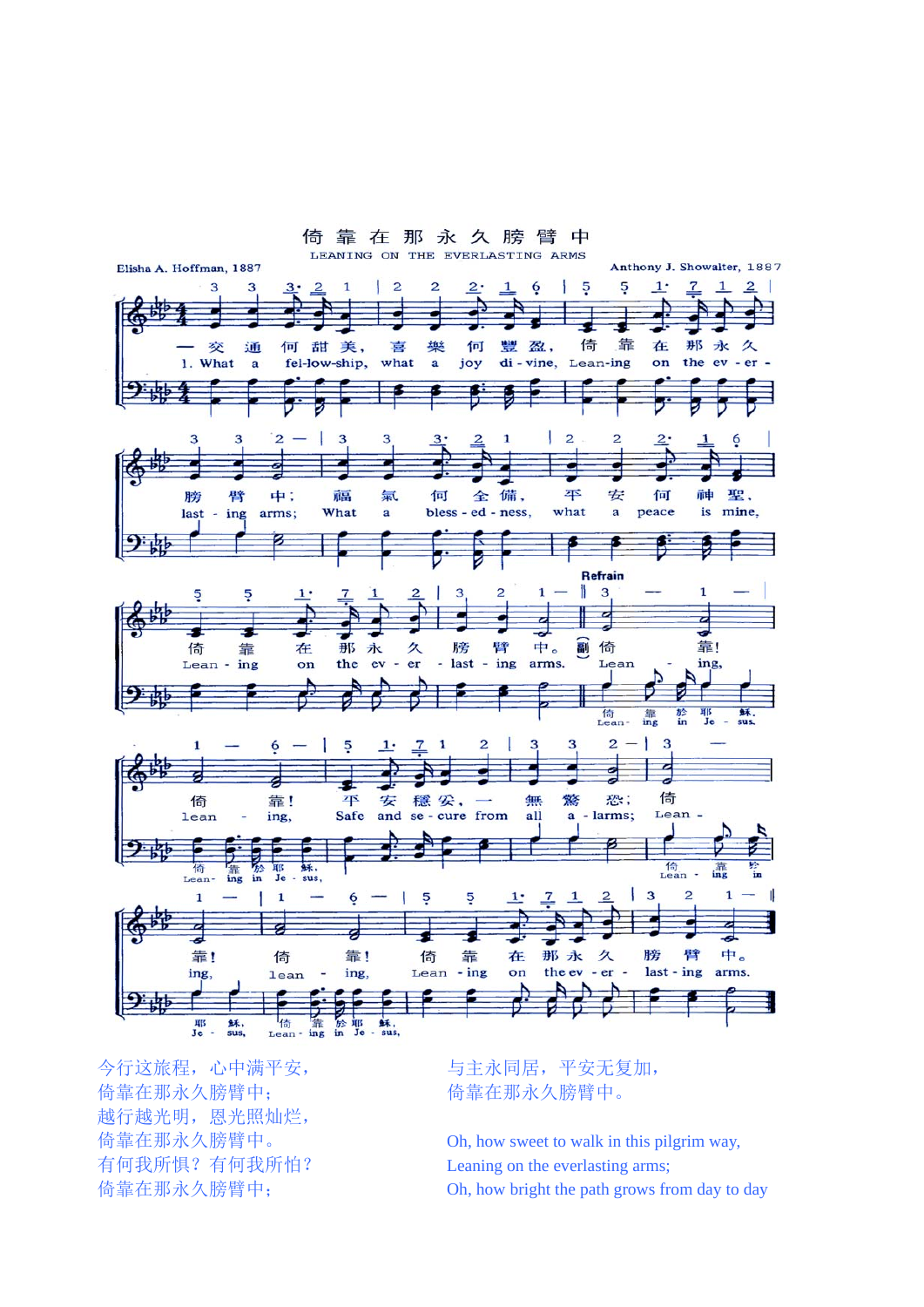Leaning on the everlasting arms. What have I to dread, what have I to fear, Leaning on the everlasting arms;

I have blessed peace with my Lord so near, Leaning on the everlasting arms.

-3-